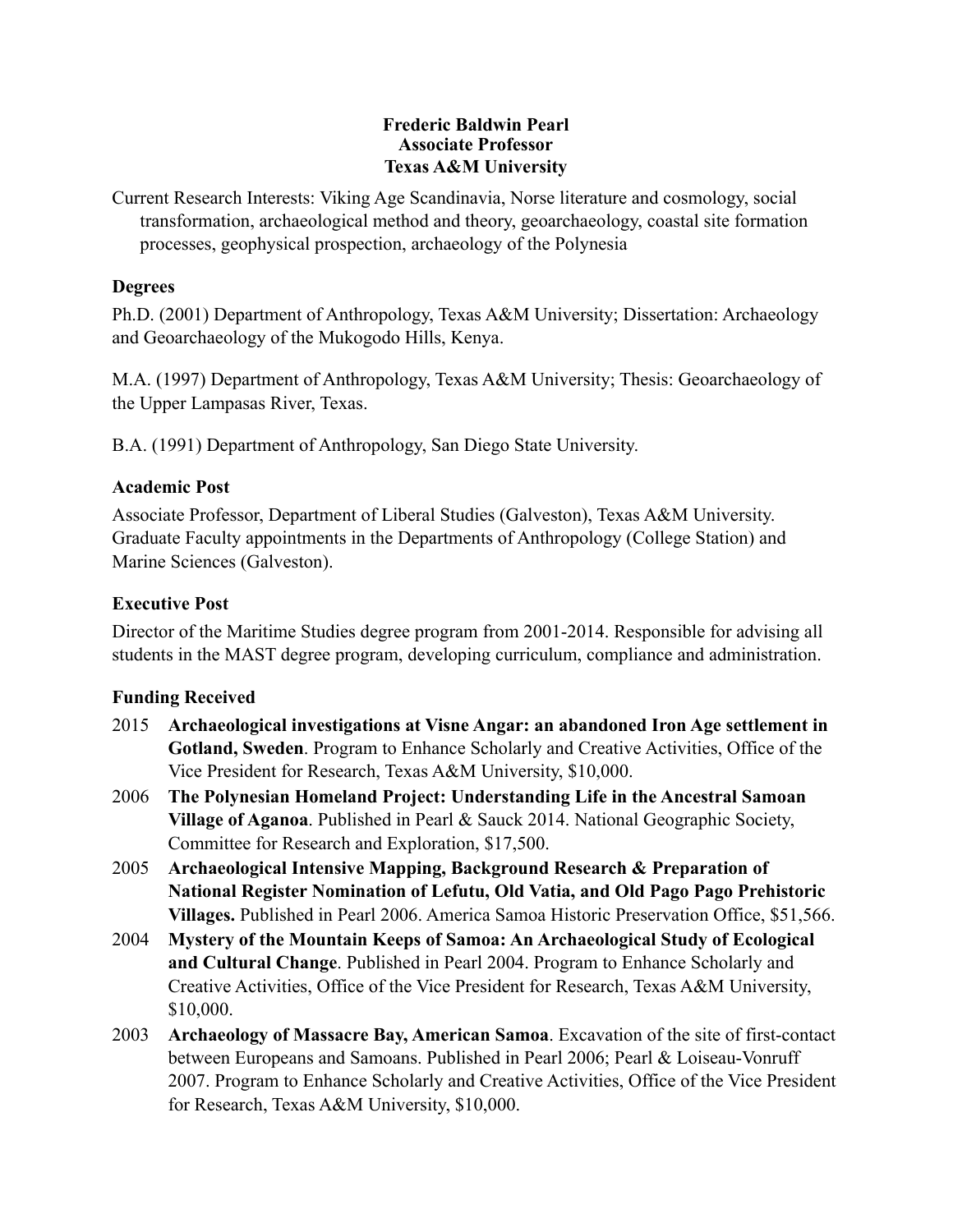# **University Honors**

- 2010 Student Senate Teaching Award for excellence in teaching.
- 2007 William Paul Ricker Award. The University's highest award for outstanding achievement in teaching, research and student relations.

## **Teaching Experience**

| <b>Dates</b> | <b>University Affiliation</b>                                           | Courses taught (most recent first)                                                                                                                                                                                                             |
|--------------|-------------------------------------------------------------------------|------------------------------------------------------------------------------------------------------------------------------------------------------------------------------------------------------------------------------------------------|
|              | 2007-present   Texas A&M University Galveston<br>Associate Professor    | Introduction to Archaeology<br>Norse Mythology and Viking Archaeology<br>Introduction to Museums and<br>Conservation<br>Old World Archaeology<br>Archaeology of the Pacific<br>International Maritime Cultures<br>Archaeological Field Methods |
| 2001-2006    | Texas A&M University Galveston<br><b>Assistant Professor</b>            | <b>MAST</b> Seminar<br>International Maritime Cultures<br>Old World Archaeology<br>Introduction to Archaeology<br><b>Cultural Anthropology</b><br>Nautical Archaeology                                                                         |
| 2000         | University of Houston Clear Lake<br><b>Visiting Assistant Professor</b> | Cultural Anthropology                                                                                                                                                                                                                          |
| 1997-1999    | Texas A&M University (College Station)<br>Lecturer                      | Peoples and Cultures of the World                                                                                                                                                                                                              |

# **Selected University and Community Service**

| Dates     | Organization                                                        | Role                                                                                                        |
|-----------|---------------------------------------------------------------------|-------------------------------------------------------------------------------------------------------------|
| 2013-2016 | Harbour Playhouse<br>$501(c)(3)$ community theater in Dickinson, TX | Volunteer $(250 + \text{hours/year})$<br>Board of Directors from 2013<br>Vice President of Board since 2015 |
| 2013-2015 | $\exists$ Texas A&M Galveston Graduate Instruction<br>Committee     | Member                                                                                                      |
|           | 2003-2005   Texas A&M University Faculty Senate                     | Member                                                                                                      |
| 2002-2006 | <b>Texas A&amp;M Galveston Research Advisory</b><br>Committee       | Member                                                                                                      |
| 2001-2014 | Texas A&M Galveston Maritime Studies Degree<br>program.             | Director<br>Advisor for all students in program<br>Program development                                      |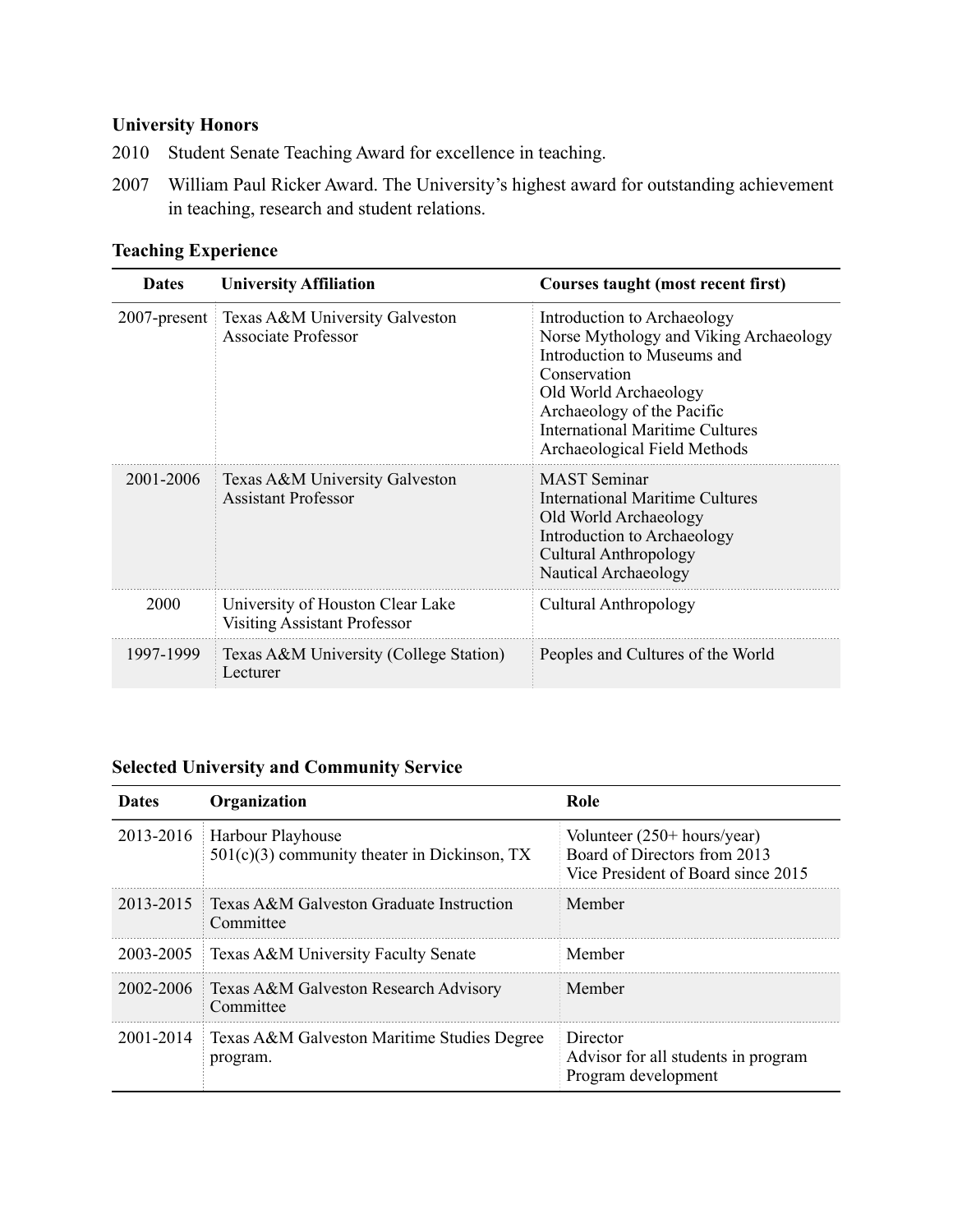#### **Books**

Pearl, Frederic B.

2004 *Late-Pleistocene Archaeological and Geoarchaeological Investigations in the Mukogodo Hills and Ewaso Ng'iro Plains of Central Kenya*. British Archaeological Reports; Cambridge Monographs in African Archaeology Series (No. 59). ISBN 1841716073.

### **Journal Articles**

Pearl, Frederic B.

- 2014 The Water Dragon and the Snake Witch: two Vendel Period picture stones from Gotland, Sweden. *Current Swedish Archaeology* 22: 137-156.
- Pearl, Frederic B., and William Sauck
- 2014 Geophysical and geoarchaeological investigations at Aganoa beach, American Samoa: an early archaeological site in western Polynesia. *Geoarchaeology: An International Journal* 29(6):462-476.

Pearl, Frederic B., and Sandy Loiseau-Vonruff

- 2007 Father Julien Vidal and the social transformation of a small Polynesian village (1787-1930): historical archaeology at Massacre Bay, American Samoa. *International Journal of Historical Archaeology* 11(1):32-59.
- Johnson, Phillip R., Pearl, Frederic B., Eckert, Suzanne L., and William D. James
- 2007 INAA of pre-contact basalt quarries on the Samoan island of Tutuila: a preliminary baseline. *Journal of Archaeological Science* 34: 1078-1086.
- Pearl, Frederic B.
- 2006 Late Holocene landscape evolution and land-use expansion in Tutuila, American Samoa. *Asian Perspectives* 45(1):48-68.
- Eckert, Suzanne L., and Frederic B. Pearl
- 2006 Report on analysis of polynesian plain ware from the Ulu Tree site, on the island of Tutuila, American Samoa. *The Journal of Samoan Studies* 2, 75-86.

Pearl, Frederic B.

- 2004 The chronology of mountain residential sites on Tutuila, American Samoa. *The Journal of the Polynesian Society* 114(4):331-348.
- Pearl, Frederic B., and D. Bruce Dickson
- 2004 Geoarchaeology and prehistory of the Kipsing and Tol River watersheds in the Mukogodo Hills Region of Central Kenya. *Geoarchaeology: An International Journal* 19(6):565-582.
- Dickson, D. Bruce, Pearl, Frederic B., Gang, G., Kahinju, S., and S. Wandibba
- 2004 Site reconnaissance in the Kipsing and Tol River watersheds of central Kenya: Implications for Middle and Later Stone Age land-use patterns. *African Archaeological Review* 21(3):153-191.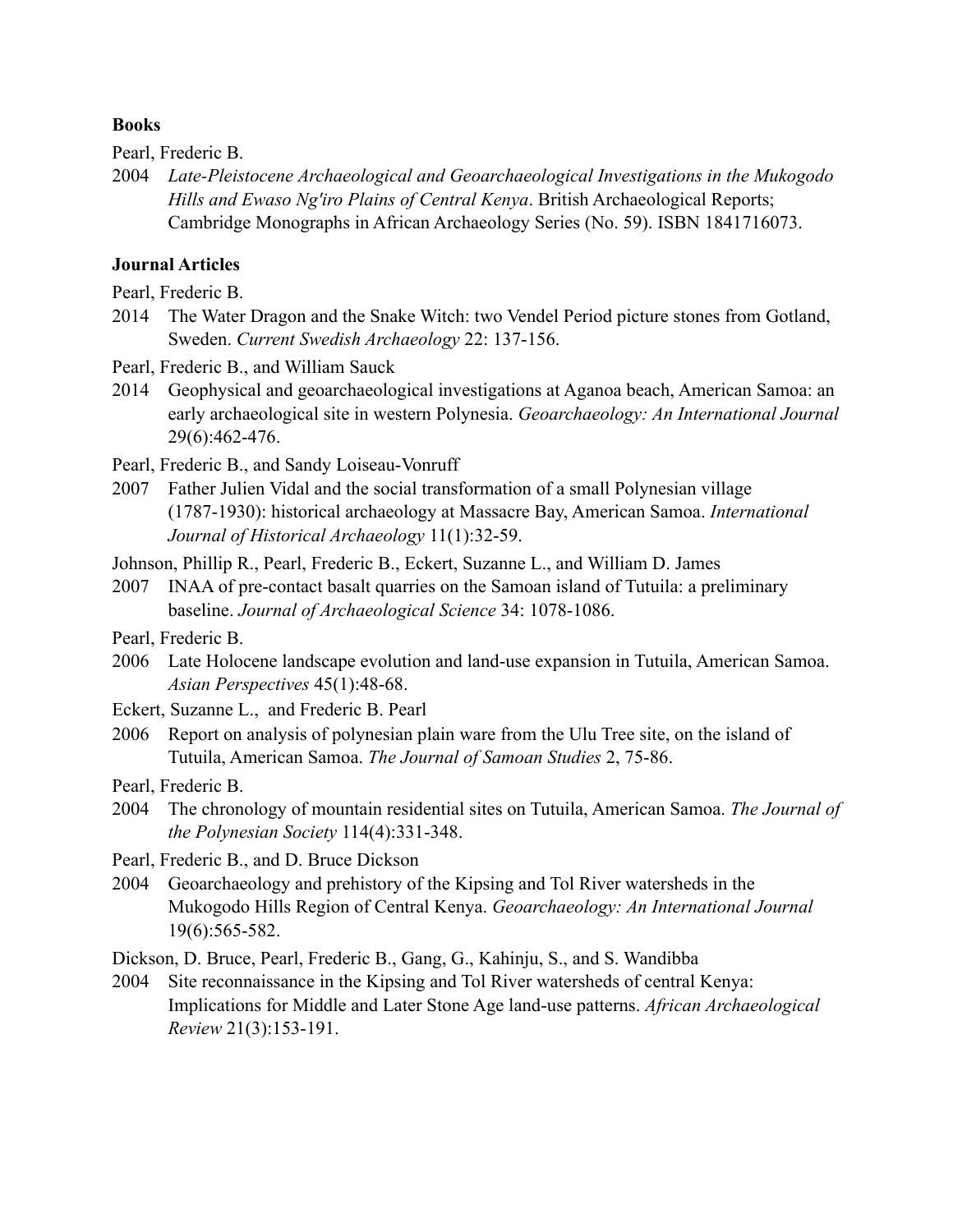Pearl, Frederic B., and Michael Waters

1999 A geoarchaeological assessment of alluvial valleys at Camp Pendleton with an overview of the important natural site formation process. *Pacific Coast Archaeological Society Quarterly* 35:19-32.

Shaffer, Brian S., J. Phil Dering, J. Labadie, Frederic B. Pearl, A. Michelle Huebner

1997 Bioturbation of submerged sites by the Asiatic clam: a case study from Amistad Reservoir SW Texas. *Journal of Field Archaeology* 24: 135-138.

### **Book Review**

Frederic B. Pearl

1999 Architecture, Ritual, and Women's Roles in the Sahara (L. Prussin). *Current Anthropology* 38: 318-320.

### **Papers Presented at Professional Meetings**

- 2014 EM and magnetic methods used at the Visne Angar archaeological site, Gotland Island, Sweden. Paper presented at the 27th Symposium on the Application of Geophysics to Engineering and Environmental Problems, Boston (2nd author with William Sauck).
- 2007a Geoarchaeological and Geophysical Investigations at Aganoa; an Early Polynesian Site in American Samoa. Paper presented at the 72nd Annual Meeting of the Society for American Archaeology Meeting, Austin. (1st author with William Sauck).
- 2007b Archaeological investigations of mountain settlements on the Samoan island of Tutuila. Poster presented at the 72nd Annual Meeting of the Society for American Archaeology Meeting, Austin. (2nd author with Phil Johnson).
- 2007c Successful application of geophysics at the Aganoa Archaeological Site, island of Tutuila, American Samoa. Paper presented at the 20th Symposium on the Application of Geophysics to Engineering and Environmental Problems (2nd author with William Sauck).
- 2006 INAA of Samoan basalt quarries on the Island of Tutuila. Paper presented at the 71st annual Society for American Archaeology Meeting, San Juan, Puerto Rico. (2nd author, with P. Johnson, S. Eckert, and W. James).
- 2005a Investigations into the last 1000 years on Tutuila, American Samoa. Paper presented at Oceanic Explorations (Lapita Conference), Nuku'alofa, Tongatapu, Kingdom of Tonga.
- 2005b The chronology of mountain residential sites in American Samoa. Paper presented last the 70th Annual Society for American Archaeology meeting, Salt Lake City.
- 2003 First season of excavations at Massacre Bay, American Samoa. Poster presented at the 68th Annual Meeting of the Society for American Archaeology, Milwaukee.
- 2002a Human prehistory in the Kipsing and Tol River watersheds in Mukogodo Hills Region of Central Kenya (with D. Bruce Dickson). Poster presented at the 67th Annual Meeting of the Society for American Archaeology, Denver.
- 2002b Documenting the western river steamboat Mary Conley and the use of mini-projects as a strategy to teach archaeology (with Andrew Hall). Poster presented at the 2002 Annual Meeting of the Society for Historical Archaeology, Mobile.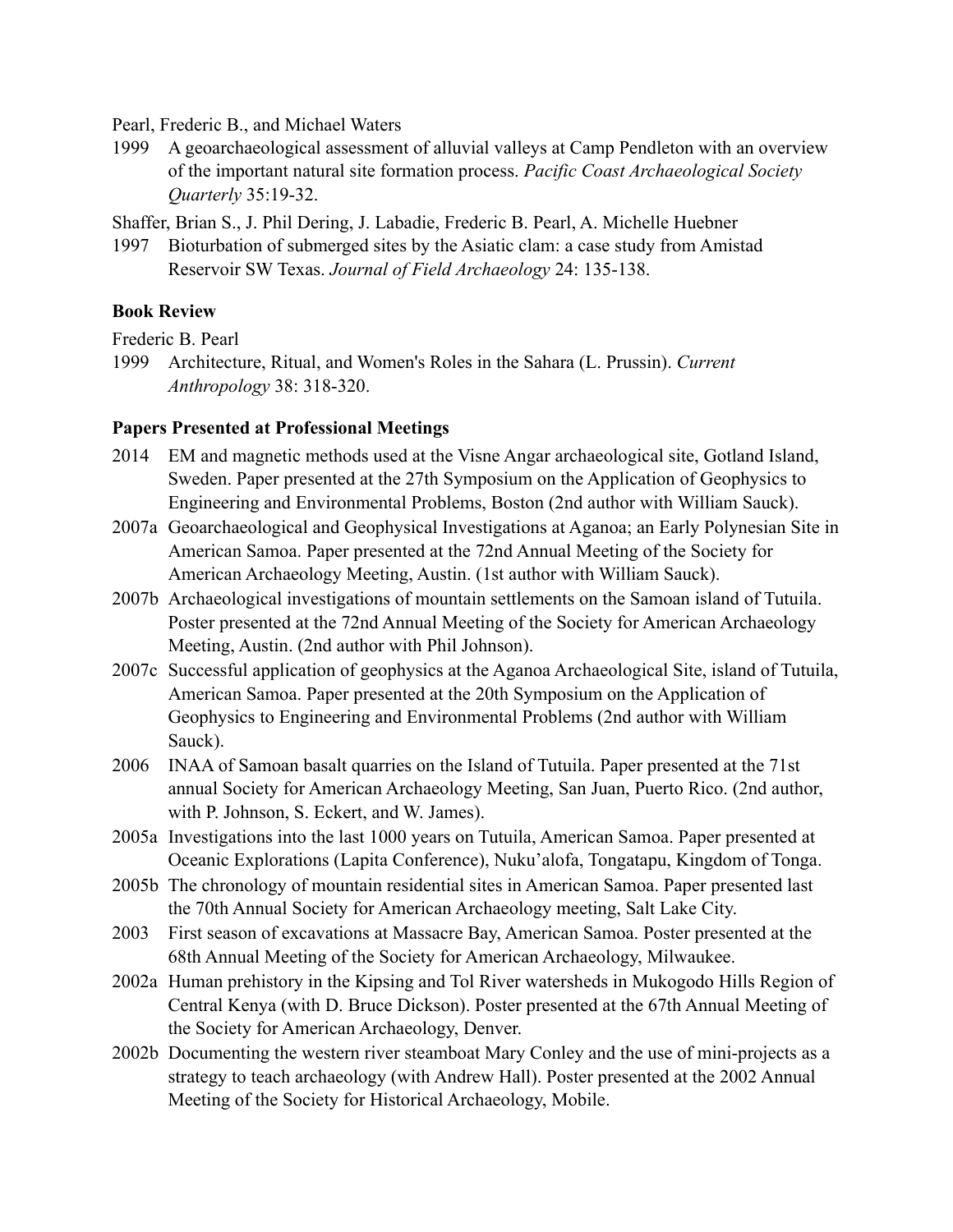- 2001 Preliminary excavations at the Lenkiteng site (GnJm 38) in the Tol River watershed of central Kenya (with D. Bruce Dickson). Paper presented at the 66th Annual Meeting of the Society for American Archaeology, New Orleans.
- 2000 Human prehistory in the Kipsing and Tol River watersheds of the Mukogodo Hills of central Kenya (with D. Bruce Dickson). Paper presented at the 65th Annual Meeting of the Society for American Archaeology, Pennsylvania.
- 2000b The Mukogodo Hills Project: studying the relationship between paleoclimate and human prehistory during the Late Quaternary in Central Kenya (with D. Bruce Dickson). Paper presented at the 15th Conference of the Society of Africanist Archaeologists, Cambridge.
- 1999 Later Quaternary paleoenvironment and culture change in the Mukogodo Hills Region, Kenya (with D. Bruce Dickson). Paper presented at the 98th Annual Meeting of the American Anthropological Association, Chicago.
- 1998 The significance of geoarchaeological research at Camp Pendleton Marine Base (with M. R. Waters). Paper presented at the 1999 Annual Meeting of the Society for California Archaeology.

**Archaeological Fieldwork** (\*indicates as Principal Investigator)

- 2015 Archaeological excavation at Visnar Angar, Migration Period settlement, Gotland, Sweden\*
- 2013 Geophysical survey of Visnar Angar, Migration Period settlement, Gotland, Sweden\*
- 2012 Archaeological excavation at Fjäle, Viking Age farm, Gotland, Sweden
- 2007 Archaeological excavation of Aganoa Beach, Lapita Period site on Tutuila, American Samoa\*
- 2005 Archaeological excavation of mountain settlements on Tutuila, American Samoa\*
- 2004 Archaeological site reconnaissance of mountain settlements on Tutuila, American Samoa\*
- 2002 Archaeological excavation at Massacre Bay (A'asu), Colonial Period contact site on Tutuila, American Samoa\*
- 2000 Archaeological excavation at Lenkiteng, Neolithic, near Kipsing, central Kenya
- 1997 Geoarchaeology and site reconnaissance in the Kipsing and Tol River watersheds of central Kenya
- 1996 Ethnoarchaeology among Turkana refugees in Samburu District, central Kenya\*
- 1995 Geoarchaeological survey of the Lampasas River\*
- 1995 Geoarchaeological assessment of Camp Pendleton

## **CRM/Technical Reports and Related Fieldwork**

Pearl, Frederic. B.

- 1998a *A cultural resource survey of a proposed detention basin (HCFC unit B500-01-00) along Armand Bayou, Harris County, Texas*. Moore Archaeological Consulting. Houston, Texas.
- 1998b *A cultural resource survey of a proposed Clear Creek mitigation site in Harris County, Texas*. Moore Archaeological Consulting. Houston, Texas.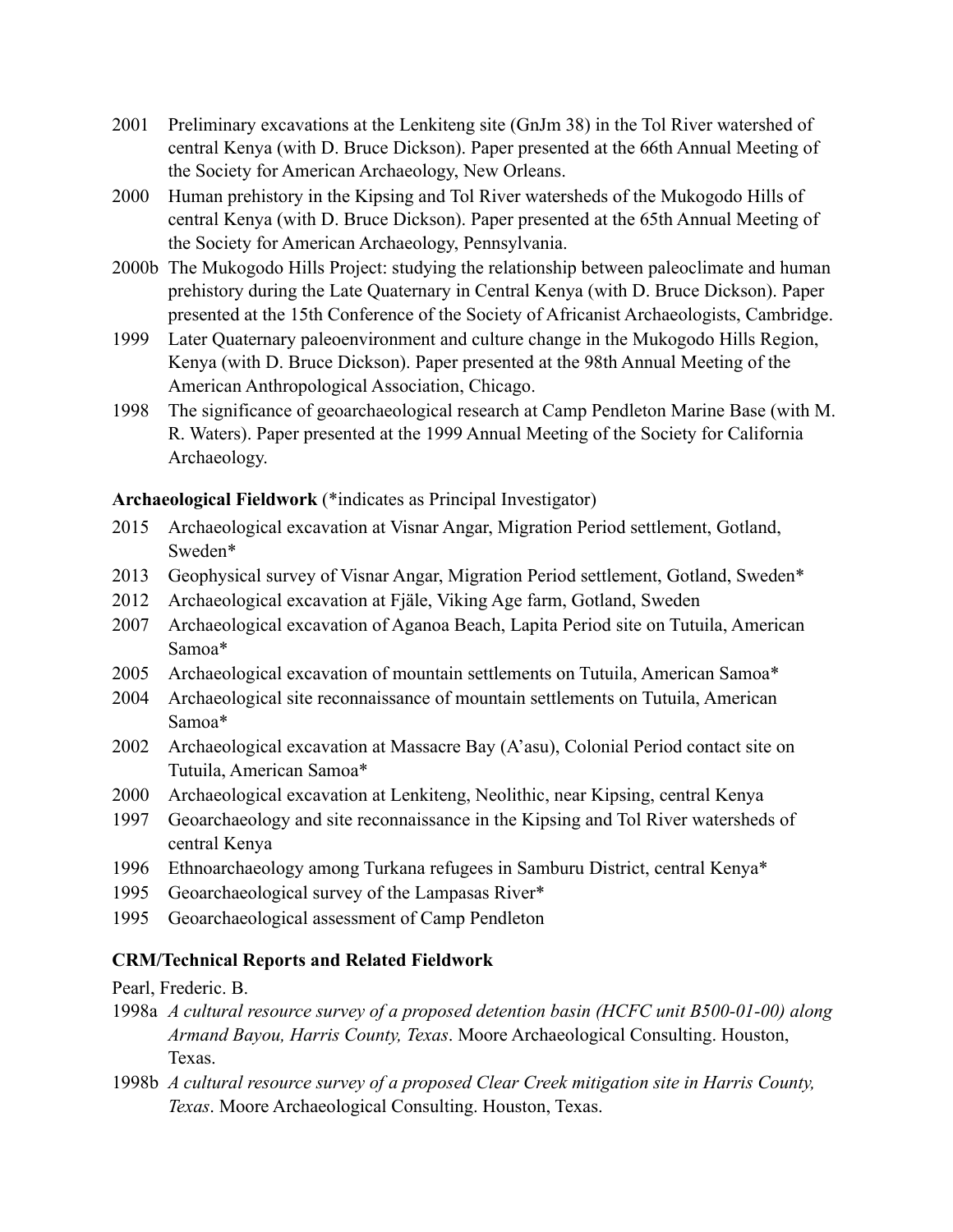- 1998c *A cultural resource survey of a proposed Clear Creek mitigation site in Harris County, Texas*. Moore Archaeological Consulting. Houston, Texas.
- 1997a *A cultural resource survey of a proposed expansion of the Langham Creek floodwater detention basin (HCFC unit U500-01-00) in Harris County, Texas*. Moore Archaeological Consulting. Houston, Texas.
- 1997b *A cultural resource survey of a proposed Harris County Flood Control diversion channel in eastern Harris County, Texas*. Moore Archaeological Consulting. Houston.
- 1996 Geology of Mission Dolores de los Ais. in Carlson, S. and K. Quinn (eds.) *Archaeological Investigations at Mission Dolores de los Ais (41SA25) 1995-96 San Augustine County, Texas*. Historic Sites Research, College Station.
- Pearl, Frederic B. and Steve Ahr
- 1997 *A cultural resource survey of a proposed Harris County Flood Control Diversion Channel in eastern Harris County, Texas*. Moore Archaeological Consulting. Houston.
- Frederic B. Pearl and Michael Jackson
- 1995 Construction of experimental features in the drawdown zone. In Thoms, A. (Ed.) *Preservation Conditions for Archaeological Features and Landforms in the Lake Koocanusa Drawdown Zone, Northwest Montana: Interim Report for the 1994 Field Season*. Center for Environmental Archaeology, College Station.
- Pearl, Frederic B. and M. R. Waters
- 1998 *Geoarchaeological Assessment of Potential for Archaeological Sites Within Sixteen Drainages on Camp Pendleton Marine Corps Base, California*. Prepared for U.S. Army Corps of Engineers, Los Angeles District.
- Pearl, Frederic B., Loiseau-Vonruff, S. and M.A. Feulner
- 2003 *A History and Evaluation of the Monument at Massacre Bay, A'asu, Tutuila (AS-32-001)*. Texas A & M University Galveston, Maritime Studies Archaeology Lab.
- Lim, B., Frederic B. Pearl & Sue W. Moss
- 2000 *Cultural Resources Survey of US290 (SH95 to one mile east of FM696), Bastrop County, Texas*. Quadrant Consultants. Houston.
- 1999 *Cultural Resources Survey of Commonwealth Blvd. (University Blvd.) Extension Project, Fort Bend County, Texas*. Quadrant Consultants. Houston.
- Thoms, A., Frederic B. Pearl, B. Olive and M. Jackson
- 1995 Geomorphic settings and feature preservation conditions at selected prehistoric sites in the Lake Koocanusa drawdown zone. In Thoms, A. (Ed.) *Preservation Conditions for Archaeological Features and Landforms in the Lake Koocanusa Drawdown Zone, Northwest Montana: Interim Report for the 1994 Field Season*. Center for Environmental Archaeology, College Station.